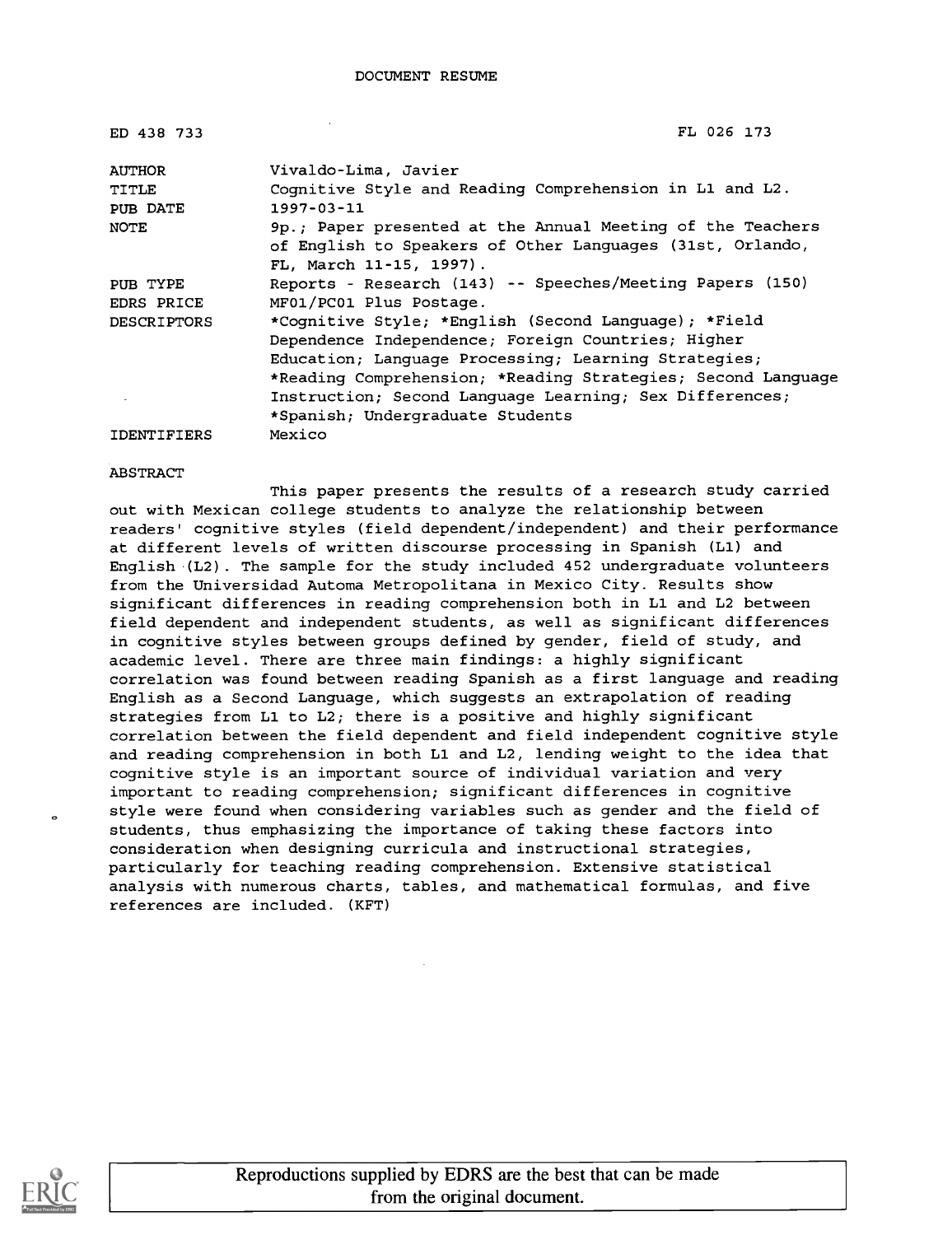### COGNITIVE STYLE AND READING COMPREHENSION IN Ll AND L2

U.S. DEPARTMENT OF EDUCATION<br>Office of Educational Research and Improveme Office of Educational Research and Improvement<br>EDUCATIONAL RESOURCES INFORMATION CENTER (ERIC)<br>This document has been reproduced as ceived from the person or organization originating it.

Minor changes have been made to improve reproduction quality.

Points of view or opinions stated in this document do not necessarily represent official OERI position or policy.

ED 438 733

 $\infty$ 

᠊ᢗ

Javier Vivaldo-Lima

PERMISSION TO REPRODUCE AND DISSEMINATE THIS MATERIAL HAS BEEN GRANTED BY tof Jariee Vivoldo TO THE EDUCATIONAL RESOURCES INFORMATION CENTER (ERIC)

1

Universidad Aut6noma Metropolitana - lztapalapa Campus Research Area on Foreign Languages and Cultures

**Mexico** 

ABSTRACT. The purpose of this paper is to present the main results of a research study carried out with Mexican college students in order to analyze the relationship between readers' cognitive styles (field-dependent/independent) and their performance at different levels of written discourse processing in Spanish (L1) and in English (L2). The sample for the study included 452 voluntary undergraduate college students from the Universidad Aut6noma Metropolitana in Mexico City. Results show significant differences in reading comprehension both in L1 and L2 between field dependent and independent students, as well as significant differences in cognitive styles between groups defined by gender, field of study, and academic level.

The interest in the analysis of individual differences in the study of reading comprehensidn has increased markedly. A particular field of research emphasis has been the analysis of the relationship between cognitive style and academic achievement in general, and reading performance in particular. According to Witkin et. al. (in Firth and Fitzgerald, 1985), "a great deal of evidence has accumulated from research using the construct to show that a cognitive style approach can be useful in understanding how students learn, how teachers teach, how teachers and students interact, and how students make educational-vocational choices" (p.803).

Different categorizations of cognitive style are reported in the literature. This study was centered on the field dependent  $(FD)$  - field independent  $(FI)$  dimension of cognitive style which represents "... the extent to which an individual relies primarily on the self or is influenced by the world outside (i.e., the "field") in psychological functioning." (Witkin et. al., 1977). Following is a brief summary of the main characteristics associated to FD and Fl subjects:

 $\begin{array}{c} \n\cdot & 2\n\end{array}$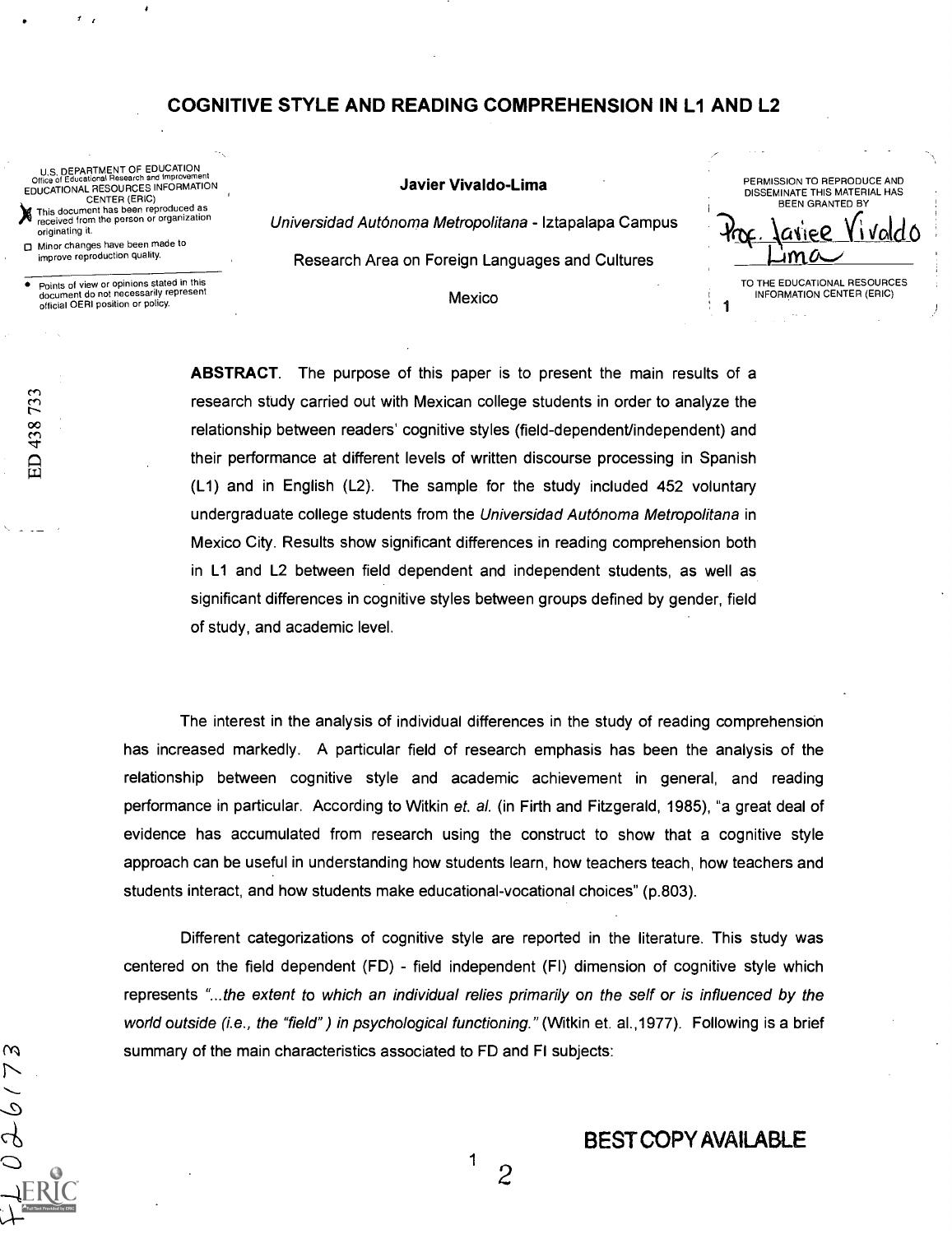| <b>Field Dependent Subjects</b>                                                                    | <b>Field Independent Subjects</b>                                                                                                         |
|----------------------------------------------------------------------------------------------------|-------------------------------------------------------------------------------------------------------------------------------------------|
| Learn material with social content better than FI<br>subjects                                      | Impose structure on unstructured material                                                                                                 |
| Are more positively influenced by their teachers                                                   | Do better without teacher interference                                                                                                    |
| Perform better on structured tasks than<br>unstructured tasks                                      | Learn better with intrinsic motivation                                                                                                    |
| Are distracted by non-salient cues                                                                 | Depend upon themselves rather than someone<br>else                                                                                        |
| Are considered to have an interpersonal<br>orientation                                             | Approach problem solving situations analytically                                                                                          |
| Are thought to be socially oriented and would be<br>apt to converse and communicate                | Are independent and attendant to details . Rely<br>on internal frames of reference, as self-reliant<br>types                              |
| Might do well in L2 acquisition when acquiring<br>the language by interacting with native speakers | Might be good at language learning activities<br>such as finding patterns, organizing data to<br>make generalizations, and learning rules |

Table 5. Differentiation of Field Dependent/Field Independent cognitive Styles (Based on: Jameson, 1992)

#### METHOD

#### **SUBJECTS**

452 voluntary undergraduate Mexican college students, 267 males and 185 females, with a mean age of 24.76 yr., participated in the study. 146 of the students were enrolled in the Division of Basic Sciences and Engineering (32.3%), 233 in the Division of Social Sciences and Humanities (51.5%) , and 73 in the Division of Health Sciences (16.2%). As to their level of studies, the sample included 87 freshmen (19.8%), 142 intermediate (32.3%), and 211 senior students (48.0%).

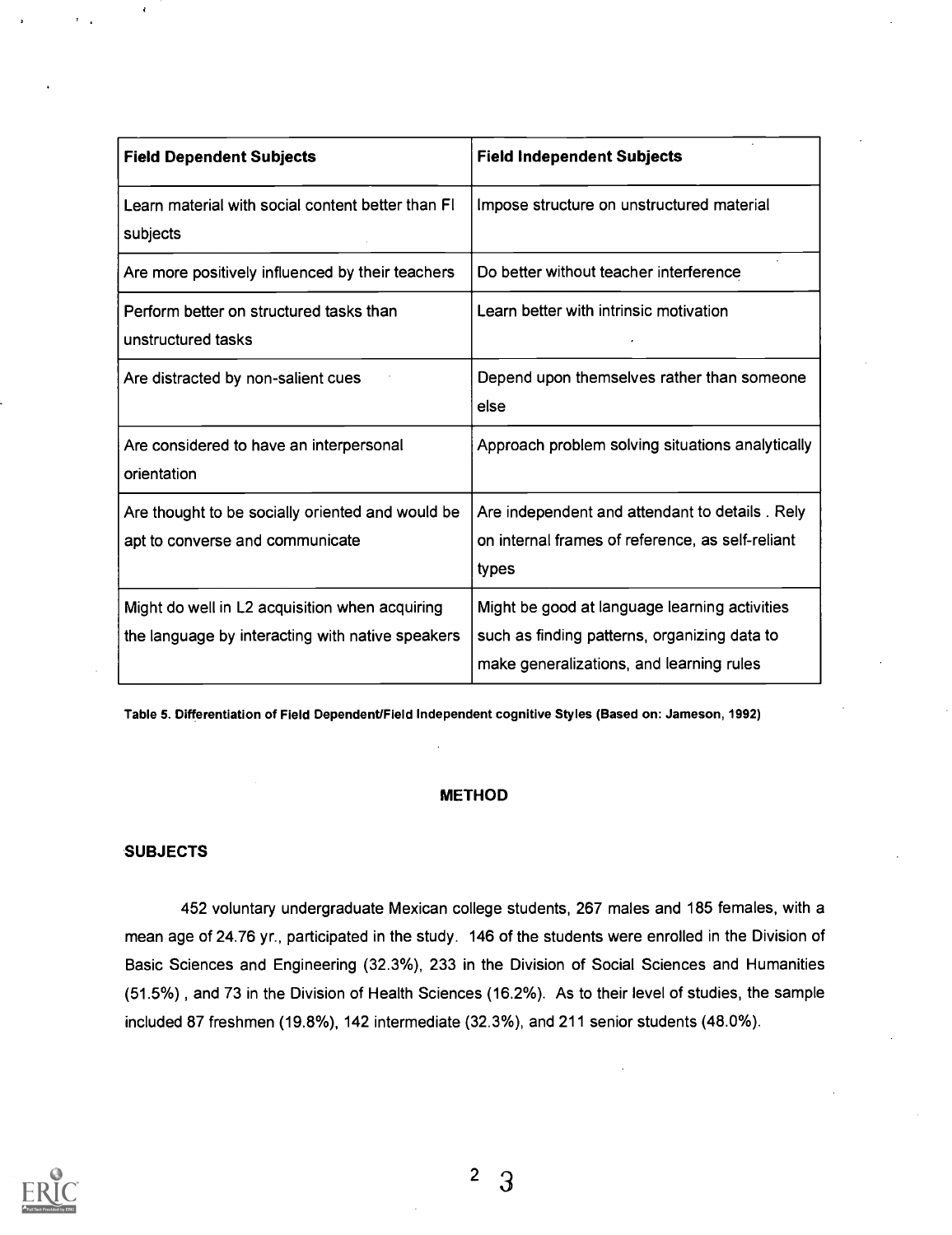#### INSTRUMENTS

Reading Comprehension Tests. The evaluation of reading comprehension strategies in L1 and L2 was based on a revised version of a set of reading comprehension tests validated from a previous study (Vivaldo, Lopez, Gonzalez Robles, 1994). The tests in English and in Spanish were equivalent regarding text format (expository academic texts with similar conceptual density, extension, and organization), structure (37 multiple choice items each), skills evaluated (schematic, local coherence, macropropositional, and prepositional text processing strategies), and evaluation criteria (scores ranging form 0-33). In all cases, items were written in Spanish in order to prevent additional processing demands. Four alternative test formats were administered, based on a counterbalanced procedure.

Cognitive Style Test. Field Dependence-Independence was assessed by the Group Embedded Figures Test (Oltman et. al., 1971). The test requires subjects to perceive and outline a series of simple geometric shapes embedded in complex designs, and includes three sections of seven, nine, and nine items, respectively; the number of simple figures correctly identified on the last two sections constitutes the raw score ranging from 1 (strongly field dependent) to 18 (strongly field independent).

#### PROCEDURE

Subjects were administered the Group Embedded Figures Test according to the specific guidelines established in the corresponding Manual. The administration of the GEFT was followed by the administration of the reading comprehension tests on two consecutive one hour-and-a-half sessions. Data analysis were performed using the Statistical Package for Social Sciences (SPSS).

#### RESULTS

Mean reading scores for English (16.80/33) and Spanish (20.92/33) were below expected values in a college student population, mainly in regard to the L1 score (corresponding to grades of 50/100 and 63/100, respectively). As for cognitive style, a mean score of 12.3/18 was obtained (corresponding to the upper limit of the central field category), with a sample distribution showing a trend towards field independence (Graph 1).

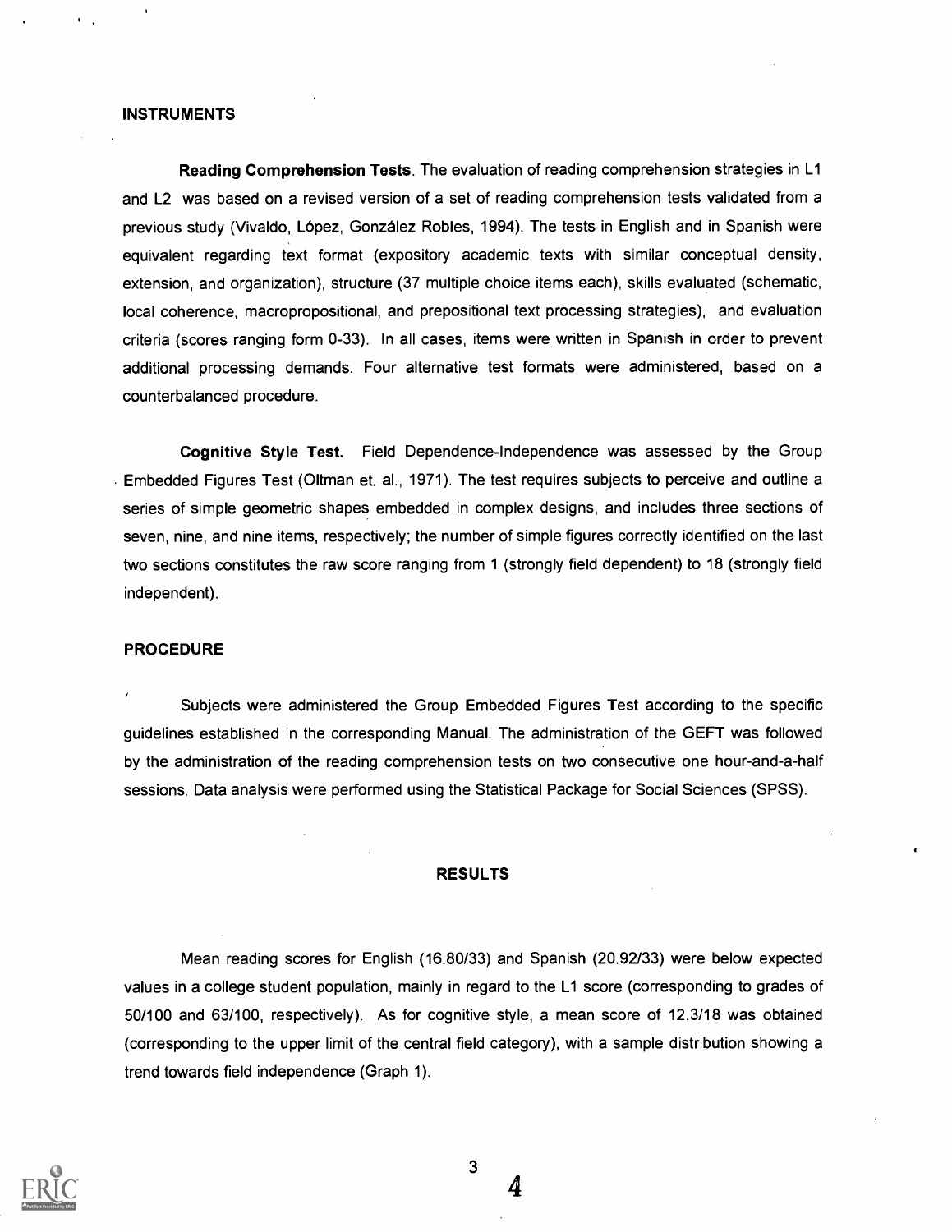

GRAPH 1. Cognitive Style Distribution

Multiple correlation analyses (Table 1) showed highly significant correlations between reading comprehension scores in L1 and L2 (r = .4659, p < .001), as well as between cognitive style and reading comprehension in Spanish ( $r = .3764$ ,  $p < .001$ ), and in English ( $r = .2725$ ,  $p < .001$ ).

|                     | RCL <sub>1</sub> | RCL <sub>2</sub>    | <b>ESTCOG</b> |
|---------------------|------------------|---------------------|---------------|
| RCL <sub>1</sub>    | 1.0000<br>×.     | .4659**             | .3764**       |
| RCL <sub>2</sub>    | .4659**          | 1.0000              | .2725**       |
| <b>COGEST</b>       | .3764**          | .2725**             | 1.0000        |
|                     |                  |                     |               |
| * - Signif. LE , 05 |                  | ** - Signif. LE .01 | $(2-tailed)$  |

TABLE 1. Multiple Correlation Analysis

In order to analyze the differences in reading comprehension scores in L1 and L2 between groups defined by cognitive style, the sample was divided into FD, CF, and Fl groups on the basis of their scores in the GEFT. The results of a series of Analyses of Variance showed highly significant

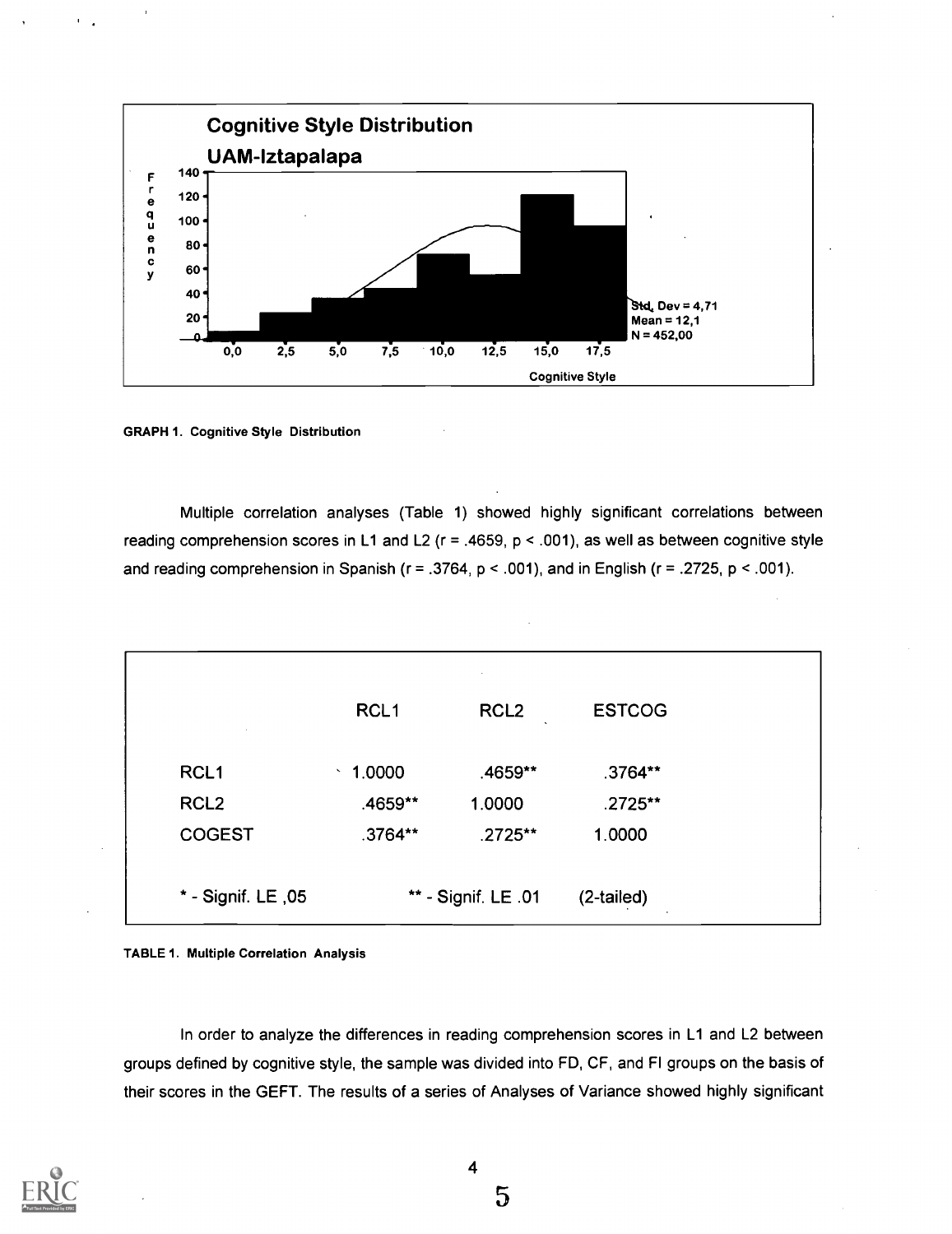differences in reading scores among cognitive style groups both in Spanish (F = 30.87, p < .001) and in English  $(F = 30.87, p < .001)$ . Post-hoc analyses (Tukey's Honest Significant Difference) revealed that in the case of reading in L1, the Fl mean score was significantly different from the other two groups (CF and FD), whereas the CF group mean score was also significantly different from the FD reading score. As for reading in L2, Tukey's Test revealed that there was a significant difference in mean reading scores between the field independent subjects and the other two cognitive style groups (CF and FD) (Table 3)

| Variables in<br><b>ANOVA</b>     | <b>Cognitive style</b><br>group | <b>Reading</b><br>Comprehension<br><b>Mean Score</b> | F<br><b>Ratio</b> | <b>Significance</b><br>Level |
|----------------------------------|---------------------------------|------------------------------------------------------|-------------------|------------------------------|
| Cognitive Style by<br>Reading    | <b>Field Independent</b>        | 22.1694                                              | 30.8737           | .0000                        |
| in Spanish - L1                  | <b>Central Field</b>            | 20.0942                                              |                   |                              |
|                                  | <b>Field Dependent</b>          | 17.9848                                              |                   |                              |
| Cognitive Style by<br>Reading in | Field Independent               | 17.7661                                              | 15.1694           | .0000                        |
| English - L2                     | <b>Central Field</b>            | 16.0290                                              |                   |                              |
|                                  | <b>Field Dependent</b>          | 14 7576                                              |                   |                              |

Table 2. Analyses of Variance (Reading Comprehension in L1 and L2 by Cognitive Style)



GRAPH 2. Cognitive Style by Reading in Ll

BEST COPY AVAILABLE

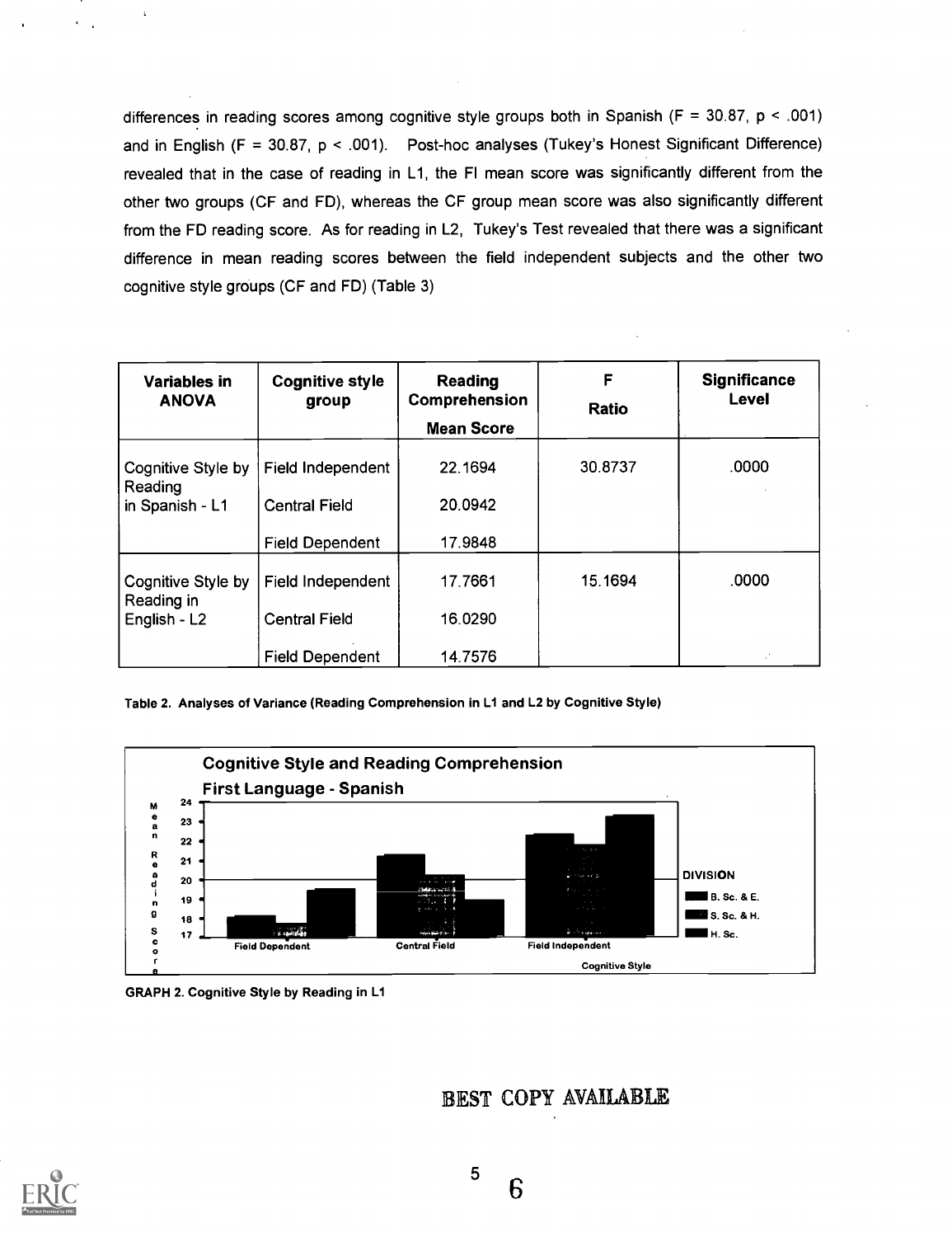

GRAPH 3. Cognitive Style by Reading in L21

Further ANOVA's showed highly significant differences in cognitive styles among groups defined by area of studies (Table 3). Post-hoc analysis with THSD test showed that there were significant differences between the mean cognitive style scores of students in the Basic Sciences and Engineering School and the scores of the students in the other two Schools (Social Sciences and Humanities and Health Sciences). No significant differences were found among groups defined by academic level (freshmen, sophomore, junior, and senior) (Table 3).

| <b>Variables in</b>   | <b>SCHOOL</b>          | <b>Cognitive Style</b> | F       | <b>Significance</b> |
|-----------------------|------------------------|------------------------|---------|---------------------|
| <b>ANOVA</b>          | (Field of Study)       | <b>Mean Score</b>      | Ratio   | Level               |
| Cognitive Style by    | <b>Basic Sciences</b>  | 14.0616                | 20.1264 | .0000               |
|                       | and Engineering        |                        |         |                     |
| <b>Field of Study</b> | Social Sciences        | 11.0730                |         |                     |
|                       | and Humanities         | 11.6438                |         |                     |
|                       | <b>Health Sciences</b> |                        |         |                     |
|                       |                        |                        |         |                     |
| Variables in          | <b>Academic Level</b>  | <b>Cognitive Style</b> | F       | <b>Significance</b> |
| <b>ANOVA</b>          |                        | <b>Mean Score</b>      | Ratio   | Level               |
| Cognitive Style by    | Freshman               | 12.7586                | 1.6364  | .1959               |
|                       |                        |                        |         |                     |
| Academic Level        | Sophomore/Junior       | 11.6901                |         |                     |
|                       | Senior                 | 12.3744                |         |                     |
|                       |                        |                        |         |                     |

Table 3. Analyses of Variance (Cognitive Style by Field of Study / Academic Level)

![](_page_6_Picture_5.jpeg)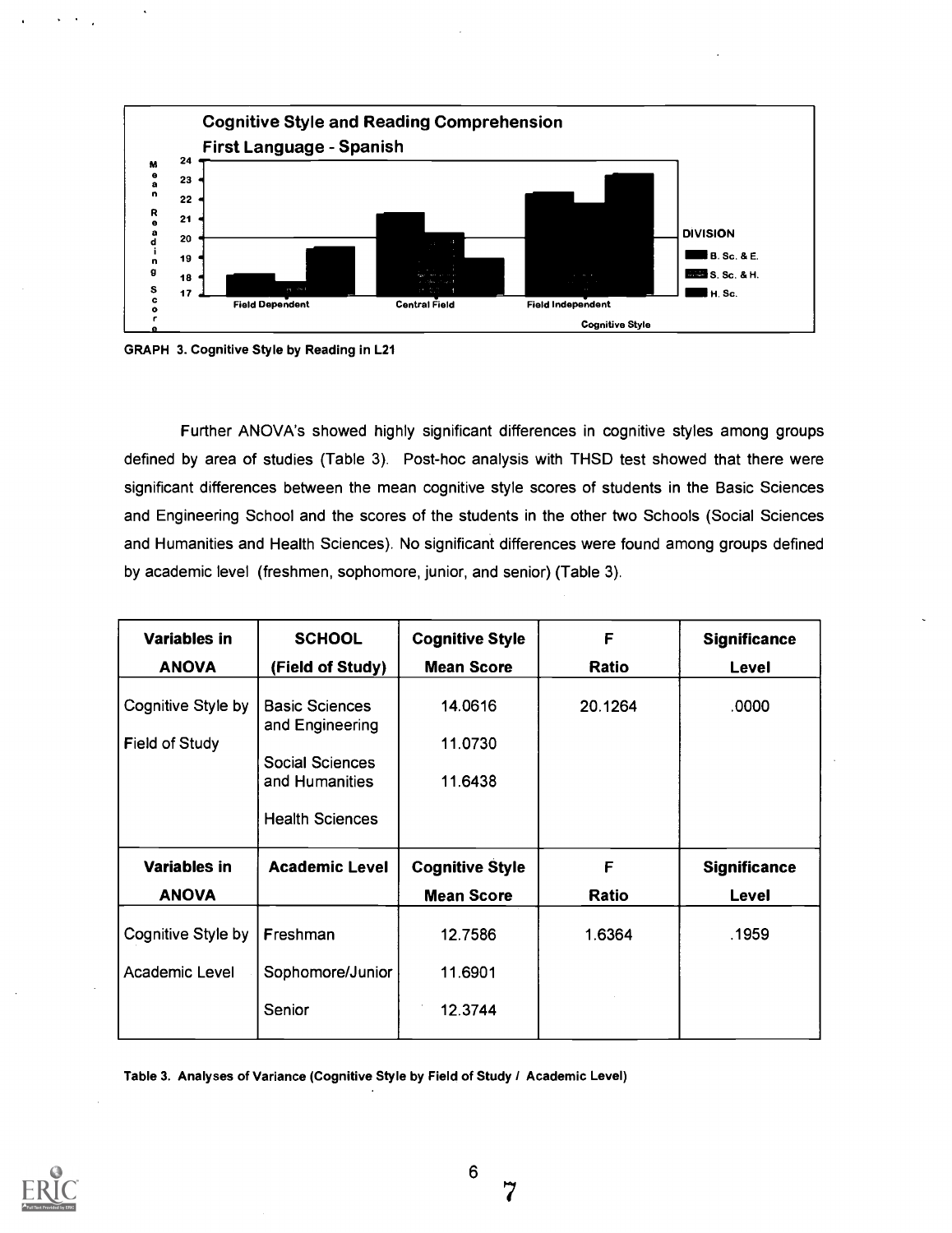Finally, in order to analyze gender differences in reading performance and cognitive style, a series of T tests was carried out which revealed highly significant differences in mean reading scores in Spanish between males and females (t=2.90,  $p \le 0.05$ ) with males obtaining the higher mean reading scores(, as well as highly significant differences in cognitive style scores between gender groups ( $t = 5.83$ ,  $p < .001$ ). No significant differences in reading comprehension scores in English were found between gender groups.

#### **CONCLUSIONS**

- An interesting and highly significant correlation was found between reading in Spanish as a first language and reading in English as a foreign language, which suggests the possibility of an extrapolation of reading strategies from L1 to L2.
- There is a positive and highly significant correlation between the field dependent / field independent cognitive style and reading comprehension both in L1 and L2, which supports previous findings reported in the literature. Furthermore, the field independent cognitive style was associated to higher reading scores in both languages at a highly significant level, thus providing construct-related evidence validating a model of reading comprehension that would include cognitive style as a source of individual variation.
- Significant differences in cognitive style were found when considering variables such as gender and field of studies, thus emphasizing the importance of taking into consideration cognitive style variations in the design and implementation of instructional methodologies, particularly in the teaching of reading comprehension strategies with college student populations.

#### REFERENCES

Firth, R.S. & Fitzgerald, D. (1985) Group Embedded Figures Test: Normative data for male automotive mechanical apprentice tradesmen. Perceptual and Motor Skills, 60, 803-806.

![](_page_7_Picture_7.jpeg)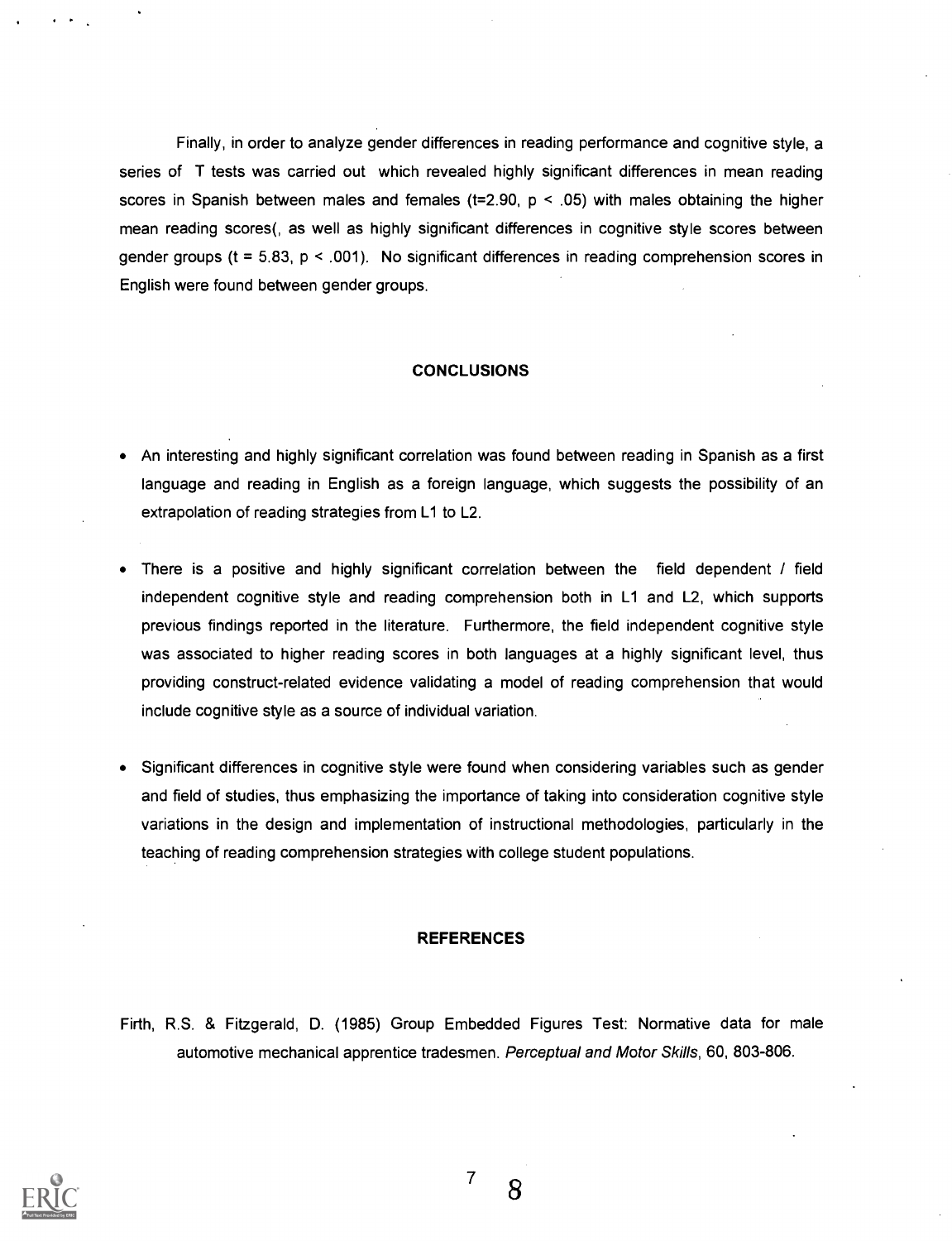- Jameson, Joan (1992) The cognitive styles of reflection/impulsivity and Field Independence//Dependence and ESL Success. The Modern Language Journal, Vol. 76, 491-501.
- Oltman, P. K.; Raskin, R.; & Witkin, H. A. (1971) Group Embedded Figures Test. Palo Alto. CA: Consulting Psychologists Press.
- Vivaldo-Lima, J.; López-Olivas, M; González-Robles, O. (1994). Lectura y evaluación: Un enfoque estratégico. Imágnes Educativas: Revista de Investigación Educativa y Práctica Docente. UNAM. Vol. 1(4), julio-septiembre. pp. 3-13.
- Witkin, H.A., C. A. Moore; D. R. Goodenough & P. W. Cox. (1977) Field-dependent and fieldindependent cognitive styles and their educational implications. Review of Educational Research, 47, 1-64.

![](_page_8_Picture_4.jpeg)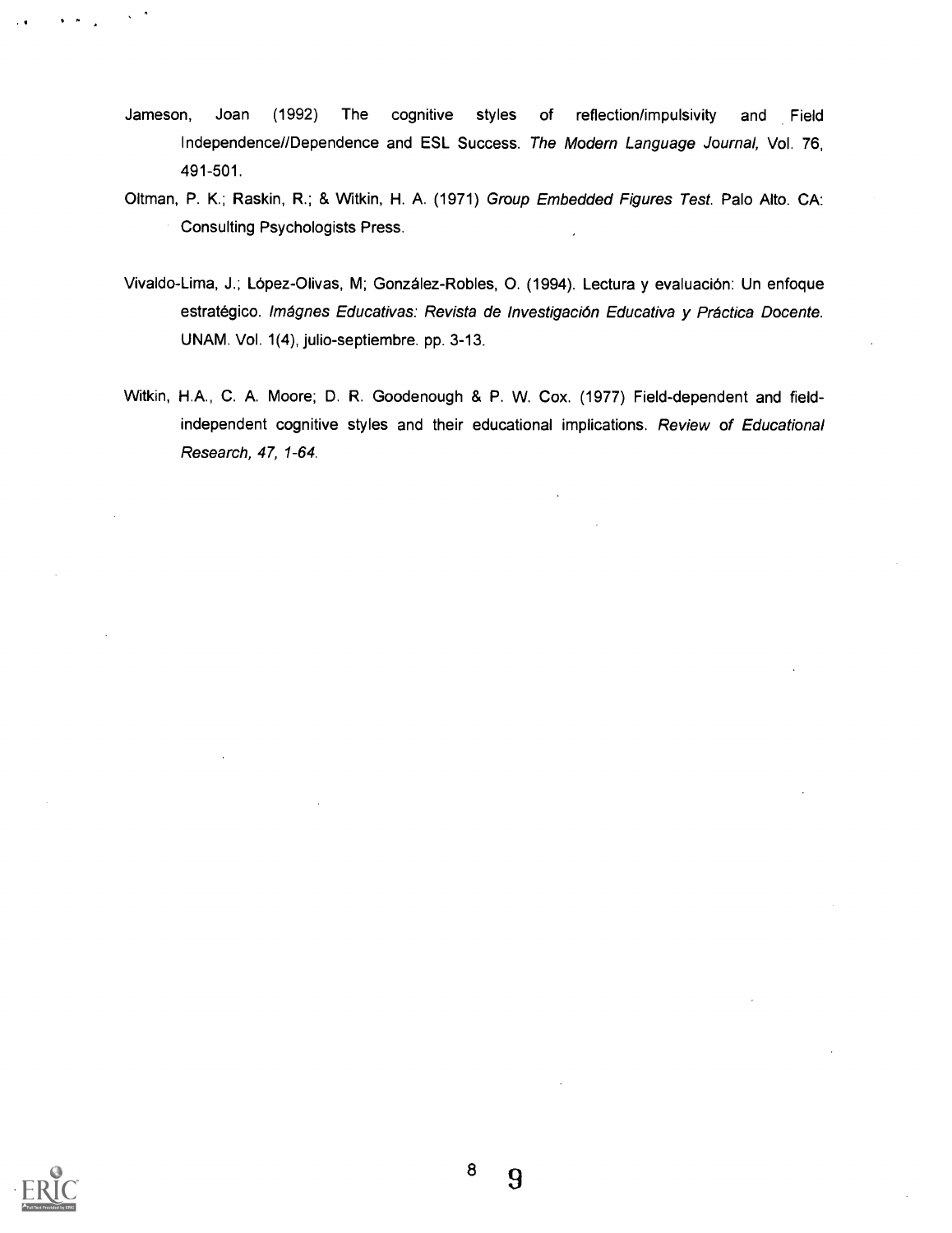$FLO 26173$ 

![](_page_9_Picture_1.jpeg)

U.S. Department of Education Office of Educational Research and Improvement (OERI) National Library of Education (NLE) Educational Resources Information Center (ERIC)

![](_page_9_Picture_3.jpeg)

# REPRODUCTION RELEASE

(Specific Document)

## I. DOCUMENT IDENTIFICATION:

| Title:     | "COGNITIVE STYLE AND READING COMPREHENS DN IN L1 AND L2" |                          |
|------------|----------------------------------------------------------|--------------------------|
| Author(s): | JAVIER VIVALDO LIMA                                      |                          |
|            | Conference paper? yes no (Please note conference:        | <b>Publication Date:</b> |
|            | TESOL Thirty-First Annual Convention                     | March 11-15 1997         |
|            | Orlando, Florida USA                                     |                          |

### II. REPRODUCTION RELEASE:

In order to disseminate as widely as possible timely and significant materials of interest to the educational community, documents announced in the monthly abstract journal of the ERIC system, Resources in Education (RIE), are usually made available to users in microfiche, reproduced paper copy, and electronic media, and sold through the ERIC Document Reproduction Service (EDRS). Credit is given to the source of each document, and, if reproduction release is granted, one of the following notices is affixed to the document.

If permission is granted to reproduce and disseminate the identified document, please CHECK ONE of the following three options and sign at the bottom of the page.

|                                      | The sample sticker shown below will be<br>affixed to all Level 1 documents                                                                                    | The sample sticker shown below will be<br>affixed to all Level 2A documents                                                                                                                                                                                                                                                                                                                                                                                                                                       |                                  | The sample sticker shown below will be<br>affixed to all Level 2B documents                               |
|--------------------------------------|---------------------------------------------------------------------------------------------------------------------------------------------------------------|-------------------------------------------------------------------------------------------------------------------------------------------------------------------------------------------------------------------------------------------------------------------------------------------------------------------------------------------------------------------------------------------------------------------------------------------------------------------------------------------------------------------|----------------------------------|-----------------------------------------------------------------------------------------------------------|
|                                      | PERMISSION TO REPRODUCE AND<br><b>DISSEMINATE THIS MATERIAL HAS</b><br><b>BEEN GRANTED BY</b>                                                                 | PERMISSION TO REPRODUCE AND<br>DISSEMINATE THIS MATERIAL IN<br>MICROFICHE AND IN ELECTRONIC MEDIA<br>FOR ERIC COLLECTION SUBSCRIBERS ONLY.<br>HAS BEEN GRANTED BY                                                                                                                                                                                                                                                                                                                                                 |                                  | PERMISSION TO REPRODUCE AND<br>DISSEMINATE THIS MATERIAL IN<br><b>MICROFICHE ONLY HAS BEEN GRANTED BY</b> |
|                                      | Sample                                                                                                                                                        |                                                                                                                                                                                                                                                                                                                                                                                                                                                                                                                   |                                  |                                                                                                           |
|                                      | TO THE EDUCATIONAL RESOURCES<br>INFORMATION CENTER (ERIC)                                                                                                     | TO THE EDUCATIONAL RESOURCES<br>INFORMATION CENTER (ERIC)                                                                                                                                                                                                                                                                                                                                                                                                                                                         |                                  | TO THE EDUCATIONAL RESOURCES<br><b>INFORMATION CENTER (ERIC)</b>                                          |
|                                      |                                                                                                                                                               | 2A                                                                                                                                                                                                                                                                                                                                                                                                                                                                                                                | 2B                               |                                                                                                           |
|                                      | Level 1                                                                                                                                                       | Level 2A                                                                                                                                                                                                                                                                                                                                                                                                                                                                                                          |                                  | Level 2B                                                                                                  |
|                                      |                                                                                                                                                               |                                                                                                                                                                                                                                                                                                                                                                                                                                                                                                                   |                                  |                                                                                                           |
|                                      |                                                                                                                                                               |                                                                                                                                                                                                                                                                                                                                                                                                                                                                                                                   |                                  |                                                                                                           |
|                                      | Check here for Level 1 release, permitting reproduction<br>and dissemination in microfiche or other ERIC archival<br>media (e.g., electronic) and paper copy. | Check here for Level 2A release, permitting reproduction<br>and dissemination in microfiche and in electronic media<br>for ERIC archival collection subscribers only                                                                                                                                                                                                                                                                                                                                              |                                  | Check here for Level 2B release, permitting<br>reproduction and dissemination in microfiche only          |
|                                      |                                                                                                                                                               | Documents will be processed as indicated provided reproduction quality permits.<br>If permission to reproduce is granted, but no box is checked, documents will be processed at Level 1.                                                                                                                                                                                                                                                                                                                          |                                  |                                                                                                           |
|                                      |                                                                                                                                                               | I hereby grant to the Educational Resources Information Center (ERIC) nonexclusive permission to reproduce and disseminete this document<br>as indicated above. Reproduction from the ERIC microfiche or electronic media by persons other than ERIC employees and its system<br>contractors regalies permission from the copyright holder. Exception is made for non-profit reproduction by libraries and other service agencies<br>to satisfy information needa of educators in response to discrete inquiries. |                                  |                                                                                                           |
|                                      | Signature:                                                                                                                                                    |                                                                                                                                                                                                                                                                                                                                                                                                                                                                                                                   | Printed Name/Position/Title:     |                                                                                                           |
| Sign                                 | ceel Vi                                                                                                                                                       |                                                                                                                                                                                                                                                                                                                                                                                                                                                                                                                   | Prof. Javier Vivaldo Lima        |                                                                                                           |
| here, $\rightarrow$<br><b>Jlease</b> | Organization/Address:                                                                                                                                         | Universidad Autónoma Metropolitana                                                                                                                                                                                                                                                                                                                                                                                                                                                                                | Tetephone: 04 25 36              | $\overline{\operatorname{fix}}_{(5)}$<br>$804 - 47 - 78$                                                  |
|                                      |                                                                                                                                                               | Av. Michoacán y la/Purísima Col. Vicentina                                                                                                                                                                                                                                                                                                                                                                                                                                                                        | E-Mail Address:<br>vl@xanum.vam. | Date:<br>$31 - 01 - 2000$                                                                                 |
|                                      |                                                                                                                                                               |                                                                                                                                                                                                                                                                                                                                                                                                                                                                                                                   |                                  | mx                                                                                                        |